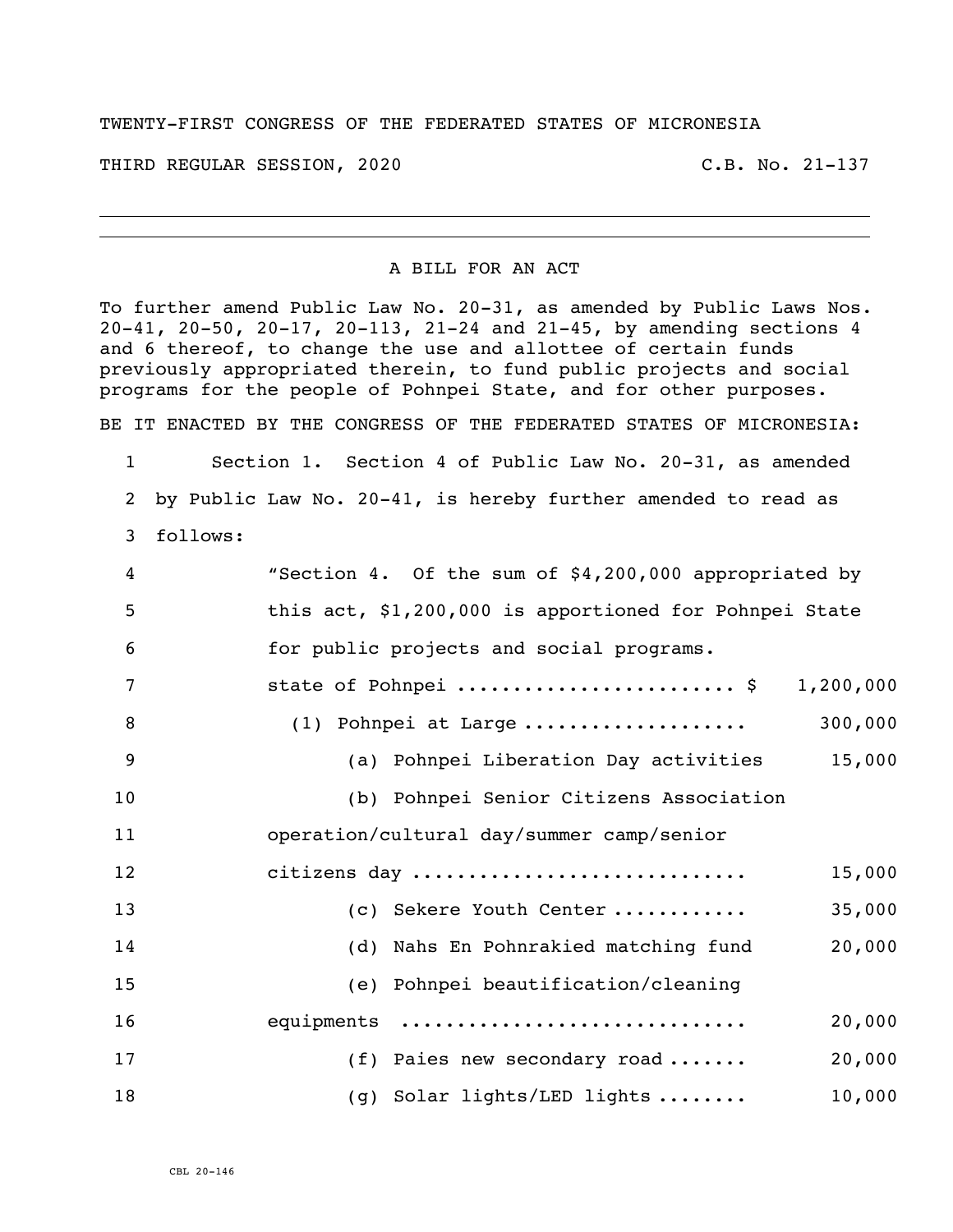| $\mathbf{1}$   | Medical referrals  \$<br>(h)                    | 10,000  |
|----------------|-------------------------------------------------|---------|
| $\overline{2}$ | Community water projects<br>(i)                 | 10,000  |
| 3              | (j) Pehleng Community Conservation              |         |
| 4              | $(Boat/Outboard motor)$                         | 10,000  |
| 5              | (k) Sapalapw, Madolenihmw road paving           | 50,000  |
| 6              | (1) Nan Pworen Ais, Madolenihmw road            |         |
| 7              | paving/maintenance                              | 40,000  |
| 8              | Saladak road paving<br>(m)                      | 20,000  |
| 9              | Outreach program<br>(n)                         | 10,000  |
| 10             | (o) UCCP/Summit Planning Committee/             |         |
| 11             | Leadership on women and youth                   |         |
| 12             | development summit                              | 15,000  |
| 13             | (2) Election District No. 1                     | 300,000 |
| 14             | (a) Transportation needs $\ldots \ldots \ldots$ | 30,000  |
| 15             | Lewetik road paving<br>(b)                      | 120,000 |
| 16             | Sekere road paving<br>(C)                       | 30,000  |
| 17             | Likie road maintenance<br>(d)                   | 35,000  |
| 18             | (e) Purchase of cleaning equipment              | 4,000   |
| 19             | (f) Gang chairs for Pohnpei hospital            | 7,500   |
| 20             | (g) Sokehs ridge road/corals and                |         |
| 21             | equipment rental                                | 20,000  |
| 22             | (h) Purchase of solar/led lights                | 40,000  |
| 23             | $(i)$ Corals/equipment rental                   | 13,500  |
| 24             | (3) Election District No. 2                     | 300,000 |
| 25             | (a) Pohn Areu secondary road                    | 50,000  |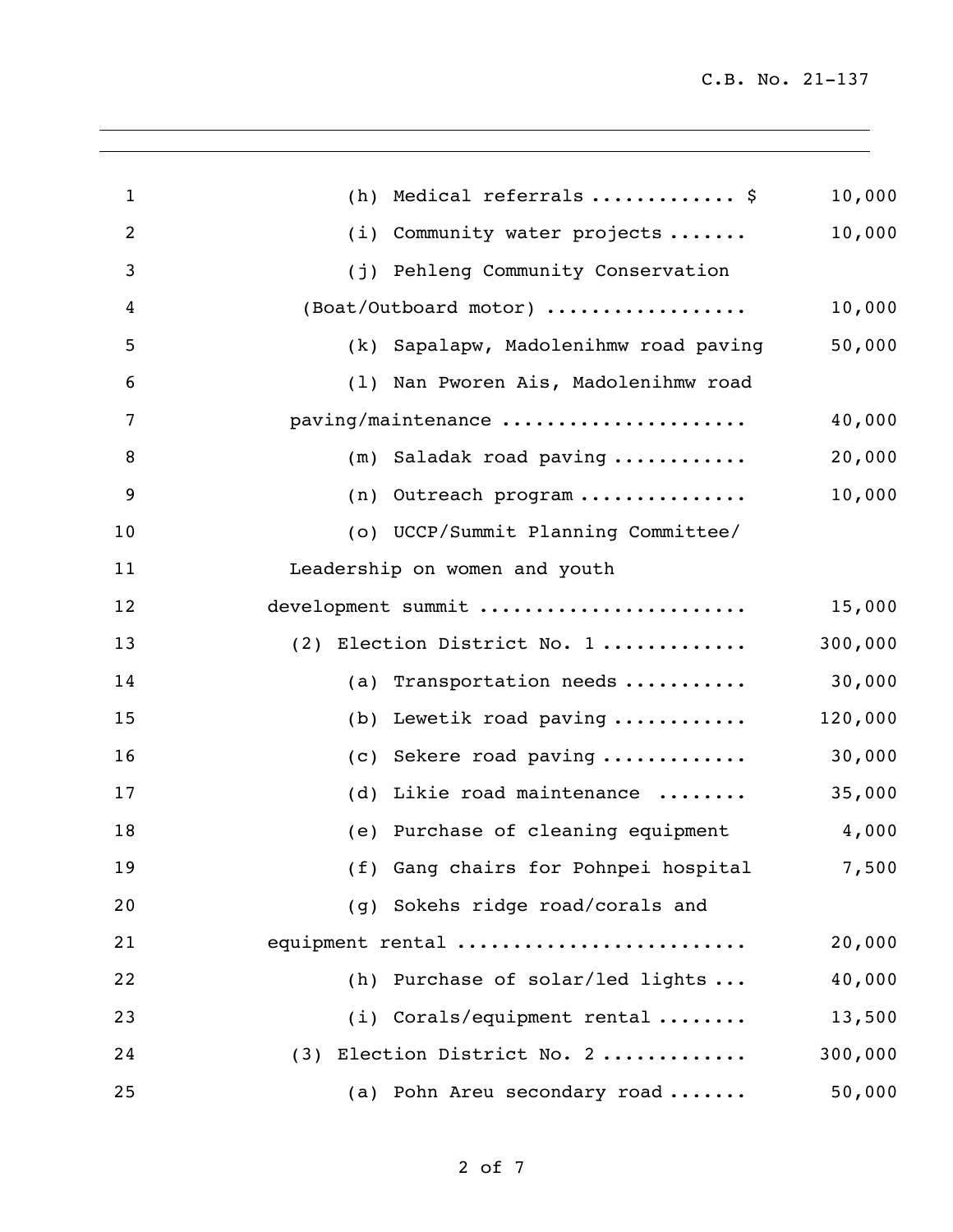| $\mathbf{1}$ | (b)   | Medical referral  \$                               | 20,000 |
|--------------|-------|----------------------------------------------------|--------|
| 2            | (c)   | Section V China road                               | 20,000 |
| 3            | (d)   | Pirenleng Eir secondary road                       | 15,000 |
| 4            | (e)   | Upper Pohnlangas road                              | $-0-$  |
| 5            | (f)   | Sapwalapw water system                             | 30,000 |
| 6            | (g)   | Students' financial assistance.                    | 10,000 |
| 7            | (h)   | Pohnpei Trailways, Inc. contribution               | $-0-$  |
| 8            | (i)   | Nanseping secondary road                           | 10,000 |
| 9            | (j)   | [ <del>Nan Mand sewing project</del> ] Madolenihmw |        |
| 10           |       | Speaker's office subsidy                           | 10,000 |
| 11           | (k)   | Ipwitek Church civic center                        | 8,000  |
| 12           | (1)   | Kitti Beautification (UCCP-SP).                    | 3,000  |
| 13           | (m)   | Secondary roads improvement                        | $-0-$  |
| 14           | (n)   | Temwen Church community center.                    | 8,000  |
| 15           | (0)   | Street lights (LED lights)                         | 35,000 |
| 16           | (p)   | Swine artificial insemination                      | 10,000 |
| 17           | (q)   | Wapar civic center                                 | 10,000 |
| 18           | (r)   | MMCM Lien Alem travel                              |        |
| 19           | needs |                                                    | 5,000  |
| 20           |       | (s) Ohwa Christian school subsidy                  | 15,000 |
| 21           |       | (t) Kitti Municipal Government subsidy             | 15,000 |
| 22           |       | (u) Madolenihmw Municipal                          |        |
| 23           |       | Government subsidy                                 | 15,000 |
| 24           |       | (v) Computers for Sapwalapw                        |        |
| 25           |       | Elementary School                                  | 3,000  |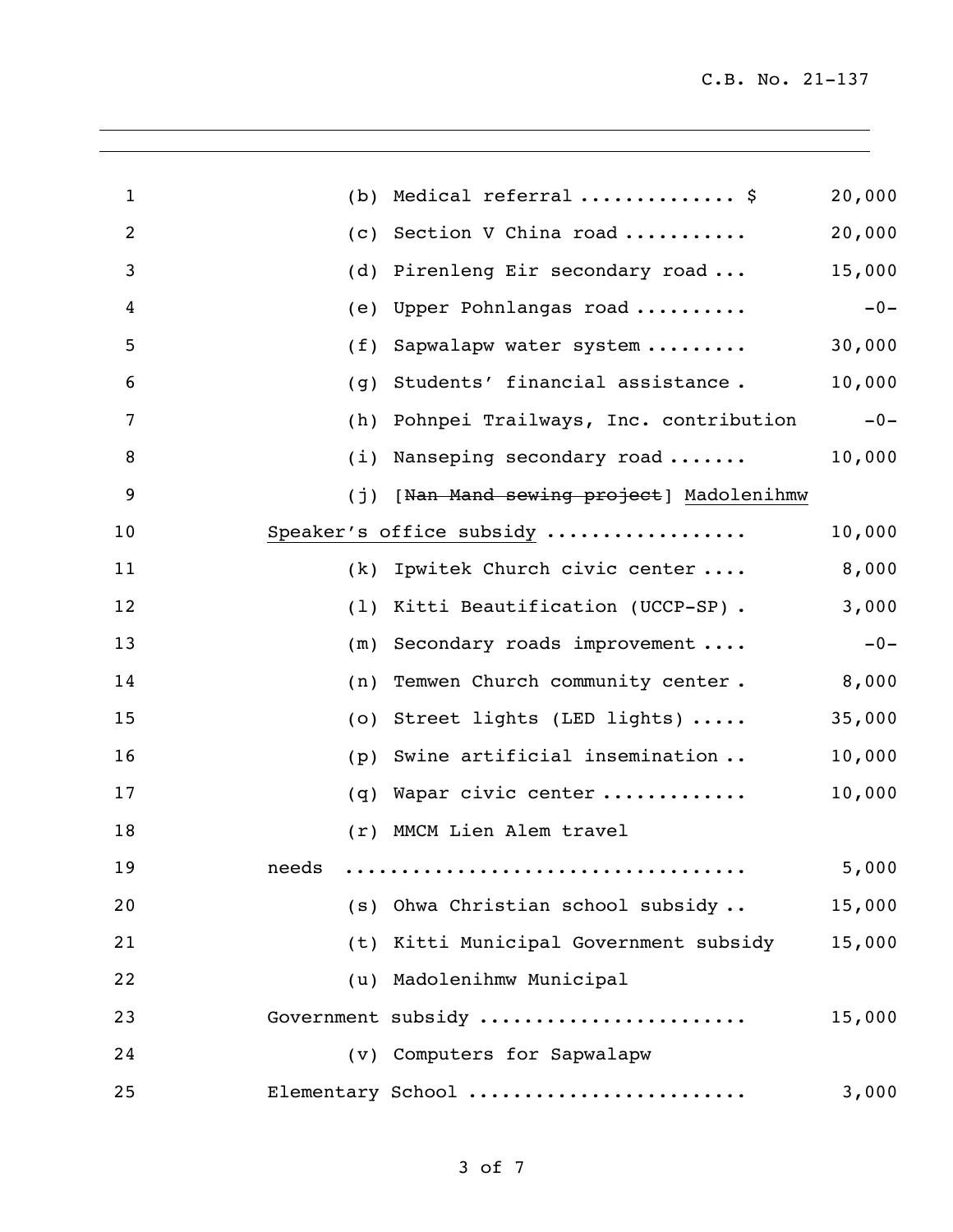C.B. No. 21-137

| $\mathbf{1}$ | (w) Computers for Pohnlangas Magnet                       |         |
|--------------|-----------------------------------------------------------|---------|
| 2            | Elementary school  \$                                     | 3,000   |
| 3            | (x) Madolenihmw Multipurpose                              |         |
| 4            | gym dedication                                            | 5,000   |
| 5            | (4) Election District No. 3                               | 300,000 |
| 6            | (a) Kepin Awak Bridge Completion                          | 30,000  |
| 7            | (b) Souna culvert                                         | 25,000  |
| 8            | (c) Xavier High School first year                         |         |
| 9            | students' tuition                                         | 16,000  |
| 10           | (d) Eirke road paving Andon                               |         |
| 11           | secondary road                                            | 50,000  |
| 12           | (e) Lewetik road paving                                   | 44,000  |
| 13           | (f) Road beautification equipment                         | 20,000  |
| 14           | Medical referral program<br>(g)                           | 15,000  |
| 15           | (h) MCT Bill Raynor scholarship fund                      | 10,000  |
| 16           | (i) MCT computers and equipment                           | 6,000   |
| 17           | Pingelap Municipal Government subsidy<br>(j)              | 25,000  |
| 18           | Mwokiloa Municipal Government subsidy<br>(k)              | 25,000  |
| 19           | (1) School text books/Library needs                       | 25,000  |
| 20           | (m) Medical referral program                              | 9,000"  |
| 21           | Section 2. Section 6 of Public Law No. 20-31, as amended  |         |
|              | 22 by Public Laws Nos. 20-41 and 21-24, is hereby amended |         |
|              | 23 to read as follows:                                    |         |
| 24           | "Section 6. Allotment and management of funds and         |         |
| 25           | lapse date. All funds appropriated by this act            |         |

of 7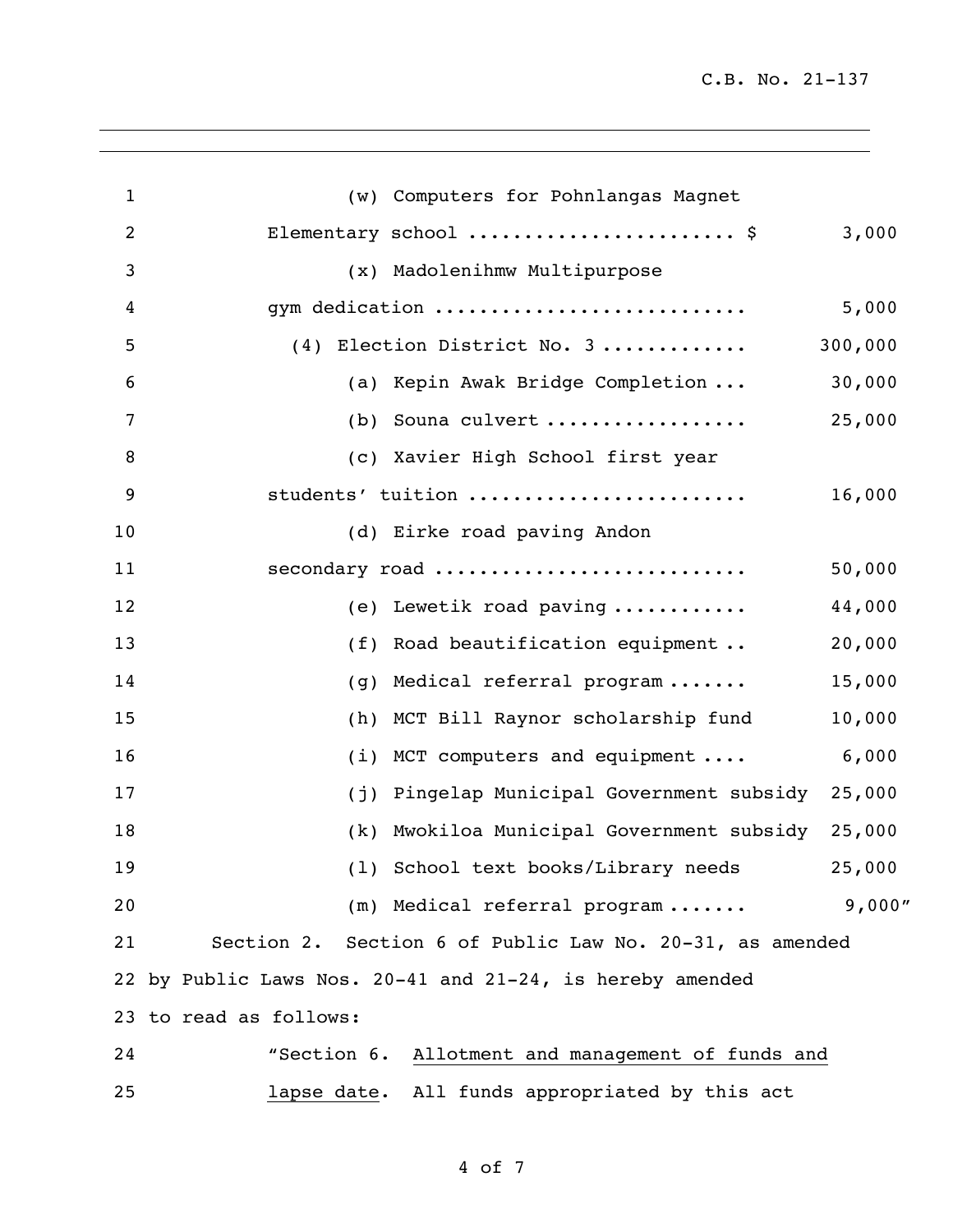C.B. No. 21-137

 shall be allotted, managed, administered and accounted for in accordance with applicable laws, including, but not limited to, the Financial Management Act of 1979. The allottee shall be responsible for ensuring that these funds, or so much thereof as may be necessary, are used solely for the purpose specified in this act, and that no obligations are incurred in excess of the sum appropriated. The allottee of the funds appropriated under section 2 of this act shall be the Governor of Yap State or his designee. The allottee of funds appropriated under sections 3 and 4 of this act shall be the President of the Federated States of Micronesia or his designee; PROVIDED THAT the allottee of funds appropriated under subsections 3(a) to 3(n) of this act shall be **the Mayor of Lelu Town Government or his designee;** 18 the allottee of funds appropriated under subsections 3(o) to 3(ae) of this act shall be the Mayor of Tafunsak Municipal Government or his designee; the allottee of funds appropriated under 22 subsections  $4(1)(f)$ ,  $4(1)(k)$ ,  $4(1)(1)$ ,  $4(1)(m)$ ,  $4(2)(b)$  and  $4(2)(c)$  of this act shall be the Pohnpei Transportation Authority (PTA); the allottee of funds appropriated under subsections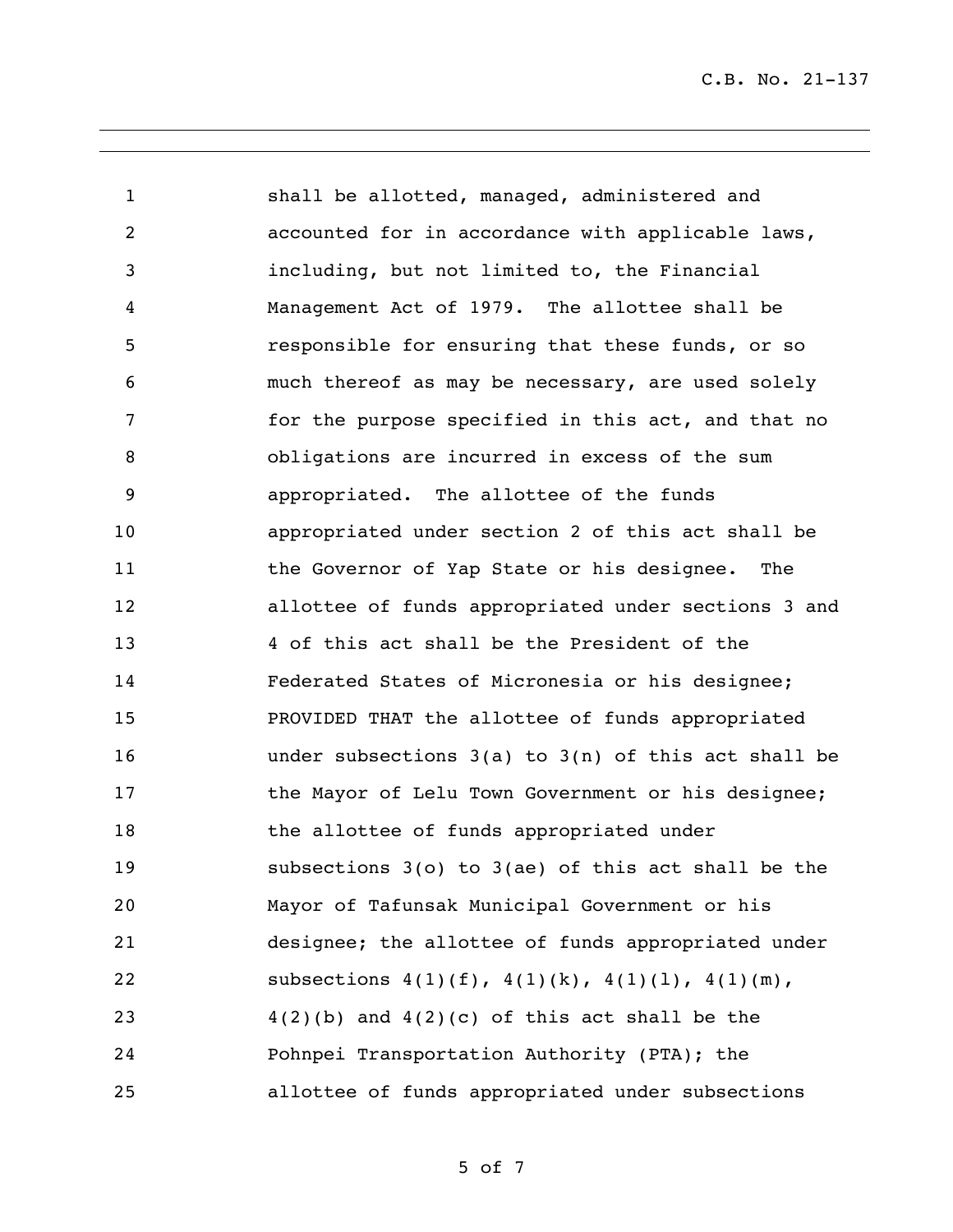| $\mathbf{1}$   | $4(2)(a)$ , $4(2)(d)$ , $4(2)(e)$ , $4(2)(f)$ , $4(2)(g)$ ,     |
|----------------|-----------------------------------------------------------------|
| $\overline{2}$ | $4(2)(h)$ , $4(2)(i)$ and $4(2)(j)$ shall be the Secretary      |
| 3              | of the Department of Transportation, Communications             |
| 4              | and Infrastructure or his designee; $4(3)(q)$ ,                 |
| 5              | $4(3)(v)$ and $4(3)(w)$ of this act shall be the                |
| 6              | Secretary of Education or his designee; the                     |
| 7              | allottee of funds appropriated under subsections                |
| 8              | $[4(3)(\frac{1}{2})$ , 4(3)(1) and 4(3)(t) of this act shall be |
| 9              | the Luhkenmoanlap of Kitti; the allottee of funds               |
| 10             | appropriated under subsection $4(3)(0)$ of this act             |
| 11             | shall be the Pohnpei Utility Corporation; the                   |
| 12             | allottee of fund appropriated under subsection                  |
| 13             | $4(3)(j)$ of this act shall be the Speaker of                   |
| 14             | Madolenihmw Municipal Government or his designee;               |
| 15             | the allottee of funds appropriated under subsection             |
| 16             | $4(3)(p)$ of this act shall be the Director of Land             |
| 17             | Grant Program; the allottee of funds appropriated               |
| 18             | under subsection $4(3)(r)$ of this act shall be the             |
| 19             | Secretary of Health and Social Affairs or her                   |
| 20             | designee; the allottee of funds appropriated under              |
| 21             | subsection $4(3)(u)$ of this act shall be the                   |
| 22             | Meninkeder of Madolenihmw. The allottee of funds                |
| 23             | appropriated under subsections $5(1)$ , $5(3)$ and $5(6)$       |
| 24             | of this act shall be the Governor of Chuuk State or             |
| 25             | his designee. The allottee of funds appropriated                |